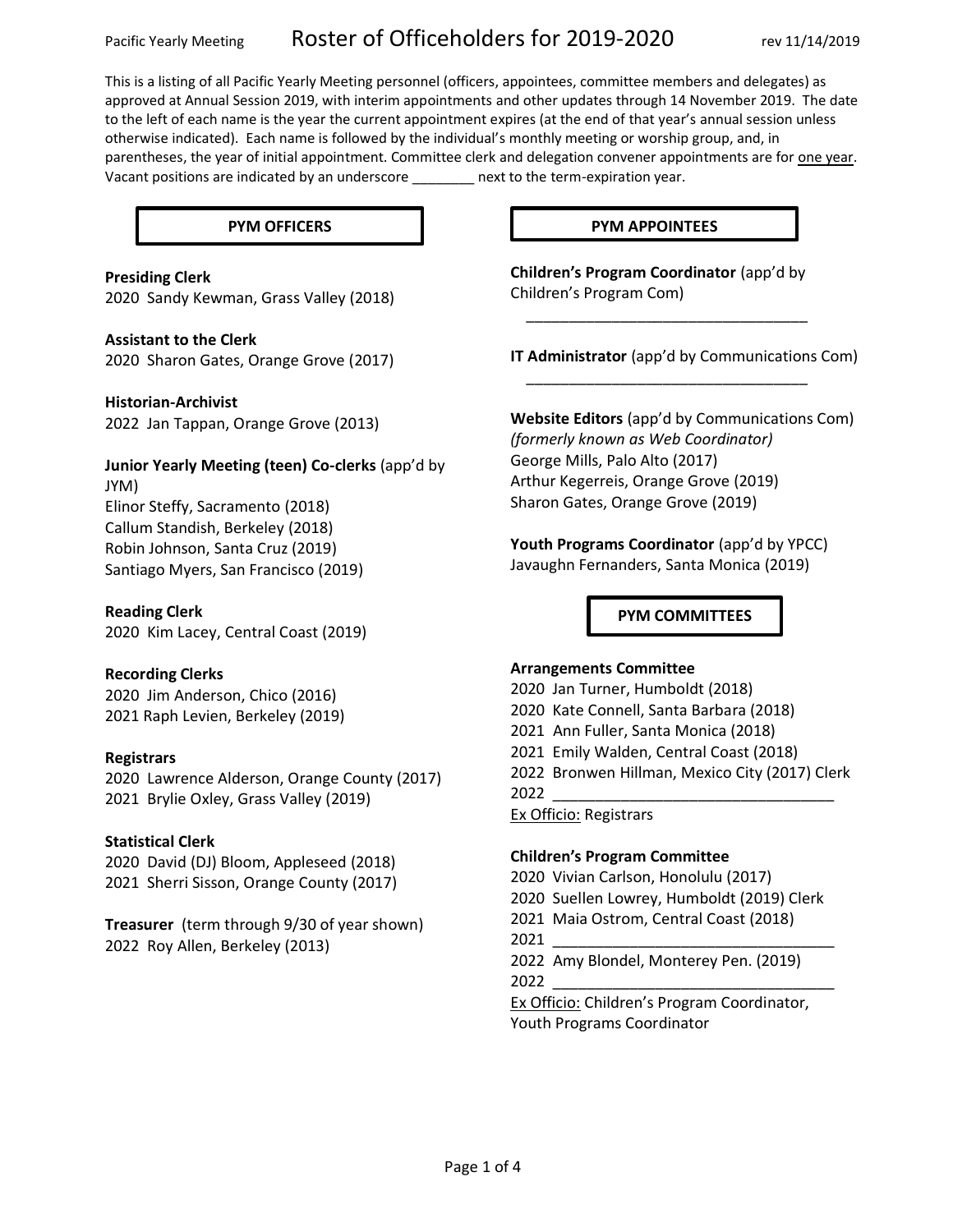## **Communications Committee**

2020 Arthur Kegerreis, Orange Grove (2018) 2020 \_\_\_\_\_\_\_\_\_\_\_\_\_\_\_\_\_\_\_\_\_\_\_\_\_\_\_\_\_

2021 Lawrence Alderson, Orange County (2018) 2021 Kate Watkins, Santa Monica (2019) Clerk 2022 George Mills, Palo Alto (2016) 2022 Allison Kirkegaard, Claremont (2019) Ex Officio: Website Editors, IT Administrator, Assistant to the Clerk, Youth Programs Coordinator

## **Faith and Practice Revision Committee**

2020 Carl Magruder, Str. Ck. (2014) Co-clerk 2020 Laura Magnani, Berkeley (2016) Co-clerk 2021 Sue Scott, Inland Valley (2018) 2021 Stan Searle, Santa Monica (2018) 2022 Patricia Portillo, Sacramento (2016) 2022 Margaret Mossman, Berkeley (2019) 2022 Sarah Tyrrell, Berkeley (2018) IT Specialist Ex Officio: Historian-Archivist

## **Finance Committee**

2020 Sharon Shen, Berkeley (2015) 2020 Emma Castanedo, La Jolla (2017) 2021 Robert Levering, Santa Cruz (2018) 2021 Martha Hunkins, Humboldt (2019) Clerk 2022 Sherri Sisson, Orange County (2018) 2022 Doug Smith, Reno (2019) Ex Officio: Treasurer, Statistical Clerk

**Holding Corporation** → *see PYM Holding Corporation*

## **Junior Yearly Meeting (JYM) Committee**

(adult committee)

2020 Sarah Armstrong Jones, Big Island (2017) 2020 Don McCormick, Grass Valley (2017) 2020 \_\_\_\_\_\_\_\_\_\_\_\_\_\_\_\_\_\_\_\_\_\_\_\_\_\_\_\_\_\_\_\_\_

- 2021 Austin Stanion, Orange Grove (2018)
- 2021 David Ledderman, Orange County (2018)
- 2021 Dan Strickland, Orange Grove (2013)
- 2022 Evan Nelson, La Jolla (2019)
- 2022 Suzanne Doss, Orange Grove (2013)
- 2022 Bertha Pena, unaffiliated (2019)
- **Ex Officio: Youth Programs Coordinator**

## **JYM Ministry and Oversight Committee**

(teen committee, app'd by JYM) Serenity Cordova, Santa Cruz Cassidy George, La Jolla Adam Kerr, Live Oak Langston Prince, Santa Monica

## **Latin American Concerns Committee**

2020 Patricia Portillo, Sacramento (2017) 2021 Graciela Martinez, Visalia (2018) 2022 Linda Rowell, Chico (2015 ) Co-clerk

- Appointed by Casa de los Amigos: Patricia Constantino, Mexico City (2016)
- Appointed by El Salvador Project: Hulda Muaka, Palo Alto (2019)
- Appointed by Guatemala Scholarship Program Donna Smith, Redwood For (2014) Co-clerk

## **Ministry and Oversight Committee**

2020 Shan Cretin, Santa Monica (2017) Co-clerk

- 2020 Thistle West, Strawberry Creek (2017)
- 2020 Gail Eastwood, Humboldt (2018)
- 2021 Kylin Navarro, Berkeley (2015)
- 2021 Elena Anderson, Redwood Forest (2018)
- 2021 Eric Sabelman, Palo Alto (2019)
- 2022 Valerie Nuttman, Santa Cruz (2016)
- 2022 Jim Summers, La Jolla (2016) Co-clerk
- 2022 Jorge Morales, San Jose (2019)

## **Subcommittees of Ministry and Oversight**

*Updated info not yet available. This is the 2018- 2019 listing:*

#### **Eldering Subcommittee**

Mica Estrada, Strawberry Creek, Elder Coordinator Gordon Bishop, Grass Valley Elaine Emily, Strawberry Creek Dorothy Henderson, Grass Valley Shayne Lightner, Santa Monica Valerie Nuttman, Santa Cruz, Clerk Thistle West, Strawberry Creek Carl Magruder, Strawberry Creek

#### **Racial Justice Subcommittee**

Alvaro Aldorado, Sacramento Kiernan Colby, Santa Cruz/Silver Springs MD Laura Magnani, Strawberry Creek Deborah Marks, Strawberry Creek Maryanne Michaels, Redwood Forest Kylin Navarro Burger, Berkeley Bertha Peña, unaffiliated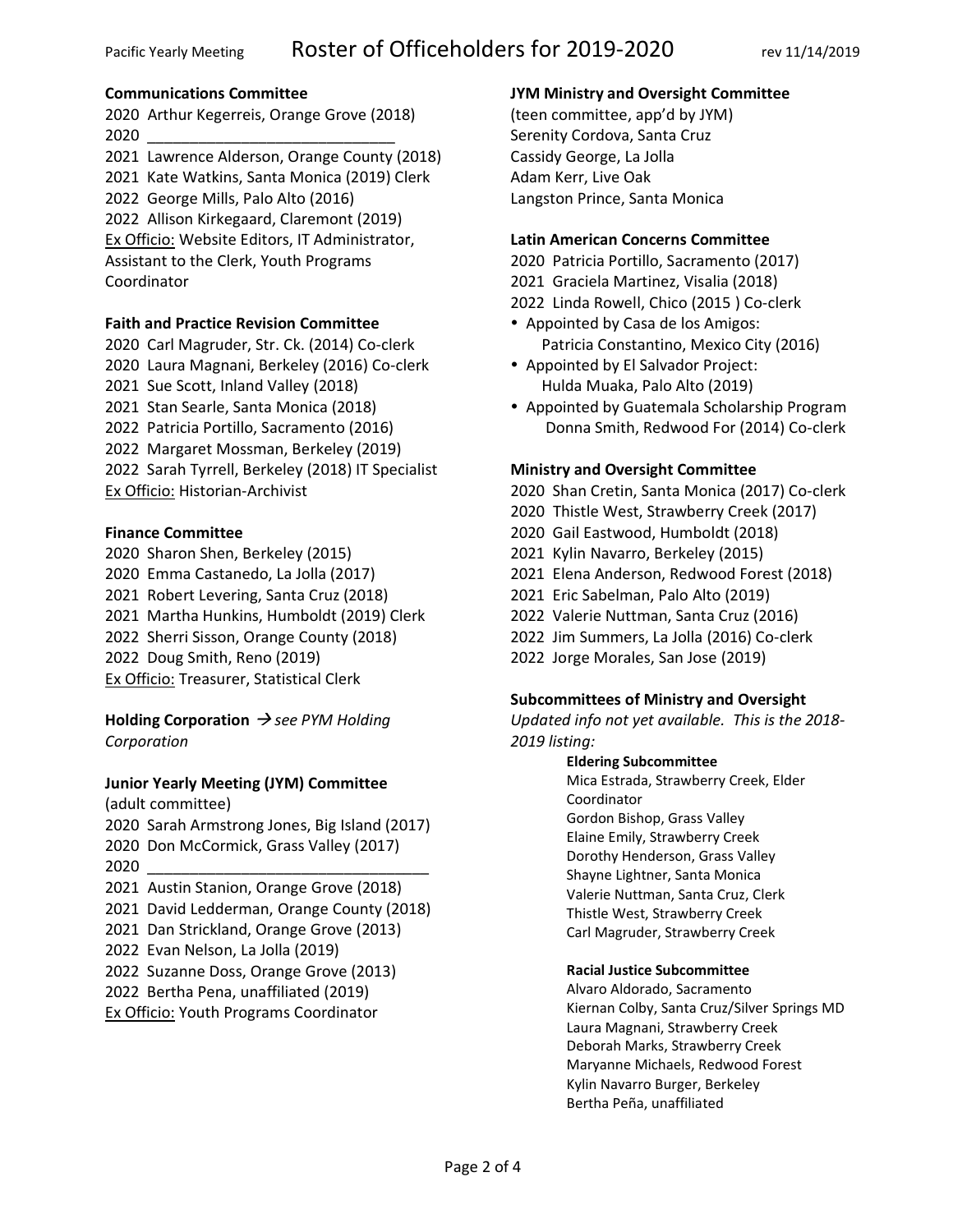## **Religious Education Subcommittee**

Gail Eastwood, Humbolt, Convener Elena Anderson-Williams, Redwood Forest Sueellen Lowry, Humbolt

**Respectful Relationships Subcommittee** Thistle West, Strawberry Creek

#### **Worship Sharing Logistics Subcommittee**

Thistle West, Strawberry Creek Julie Harlow, Davis

**Visiting** and **Representative Subcommittees** are currently fallow and have no members.

# **Naming Committee (aka Committee to Nominate the Nominating Committee)**

*(term through end of RepCom of year indicated)* 2020 Elizabeth Baker, Sacramento (2019) Clerk 2020 Kylin Navarro-Burger, Berkeley (2019) 2020 Charlie Shaw, Santa Monica (2019) 2020 George Gastil, San Diego (2019) Alternate

# **Nominating Committee**

2020 Julie Harlow, Davis (2017) 2020 Gail Thomas, Santa Monica (2019)

2020 \_\_\_\_\_\_\_\_\_\_\_\_\_\_\_\_\_\_\_\_\_\_\_\_\_\_

2021 Sue Torrey, Central Coast (2016) Clerk 2021 \_\_\_\_\_\_\_\_\_\_\_\_\_\_\_\_\_\_\_\_\_\_\_\_\_\_

2021 Joe Magruder, Berkeley (2018)

- 2022 Trudy Friedel, Inland Valley (2019)
- 2022 Cody Lowry, Orange Grove (2019)
- 2022 \_\_\_\_\_\_\_\_\_\_\_\_\_\_\_\_\_\_\_\_\_\_\_\_\_\_

## **Peace and Social Order Committee**

2020 Betty Guthrie, Orange County (2019) 2020 Linnea Hanson, Chico (2017) 2021 Graciela Martinez, Visalia (2017) 2021 Brian Johnson, Santa Monica (2018) 2022 Shannon Frediani, Santa Cruz (2016) Clerk 2022 Zae Illo (David B.), San Francisco (2017) Ex Officio: SCQM Peace and Social Order Com Clerk (Arthur Kegerreis); one PYM AFSC Rep; one PYM FCLCA Rep (Shannon Frediani); one PYM FCNL Rep (Robert Levering)

## **PYM Holding Corporation**

- 2020 Jennifer Carr, Las Vegas (2014)
- 2020 Sharlene Roberts-Caudle, Visalia (2014)
- 2021 Paul Harris, Redwood Forest (2018)
- 2021 Margaret Mossman, Berkeley(2018)
- 2022 Genie Stowers, Berkeley (2019)

2022 Stratton Jaquette, Palo Alto (2016)

Ex Officio: Treasurer, Presiding Clerk

(PYM Holding Corp. appoints its own officers.

Officers continuing from 2018-19 are: Clerk: Stratton Jaquette, Palo Alto Recording Clerk: Jeff Kroeber, San Jose

Treasurer: Roy Allen, Berkeley)

# **Unity with Nature Committee**

 *(Engaged in a discernment process)* 2020 Andrea Beane, Santa Monica (2017)

| 2020 |                                   |
|------|-----------------------------------|
|      | 2021 Lora Powell, Berkeley (2017) |
| 2021 |                                   |
| 2022 |                                   |
| 2022 |                                   |

# **Youth Programs Coordinating Committee**

2020 Ann Baier, Live Oak (2019)

2020 Chamba Cooke, Grass Valley (2019)

2021 Rebekah Percy, La Jolla (2015) Co-clerk

2021 Barbara Babin, Redwood Forest (2016) YPC

Supervisor

2022 Melissa Lovett-Adair, Ctrl. Coast (2016) Coclerk

2022 Kiernan Colby, Santa Cruz (2019)

*Youth members (nominated by YPCC):*

- 2020 Nathan Secrest, Redwood Forest (2019)
- 2020 Arianna Standish, Berkeley (2019)
- 2020 Alvaro Alvarado, Sacramento (2019)
- 2020 Natasha Herrera Hillman, Mexico Cty (2019)